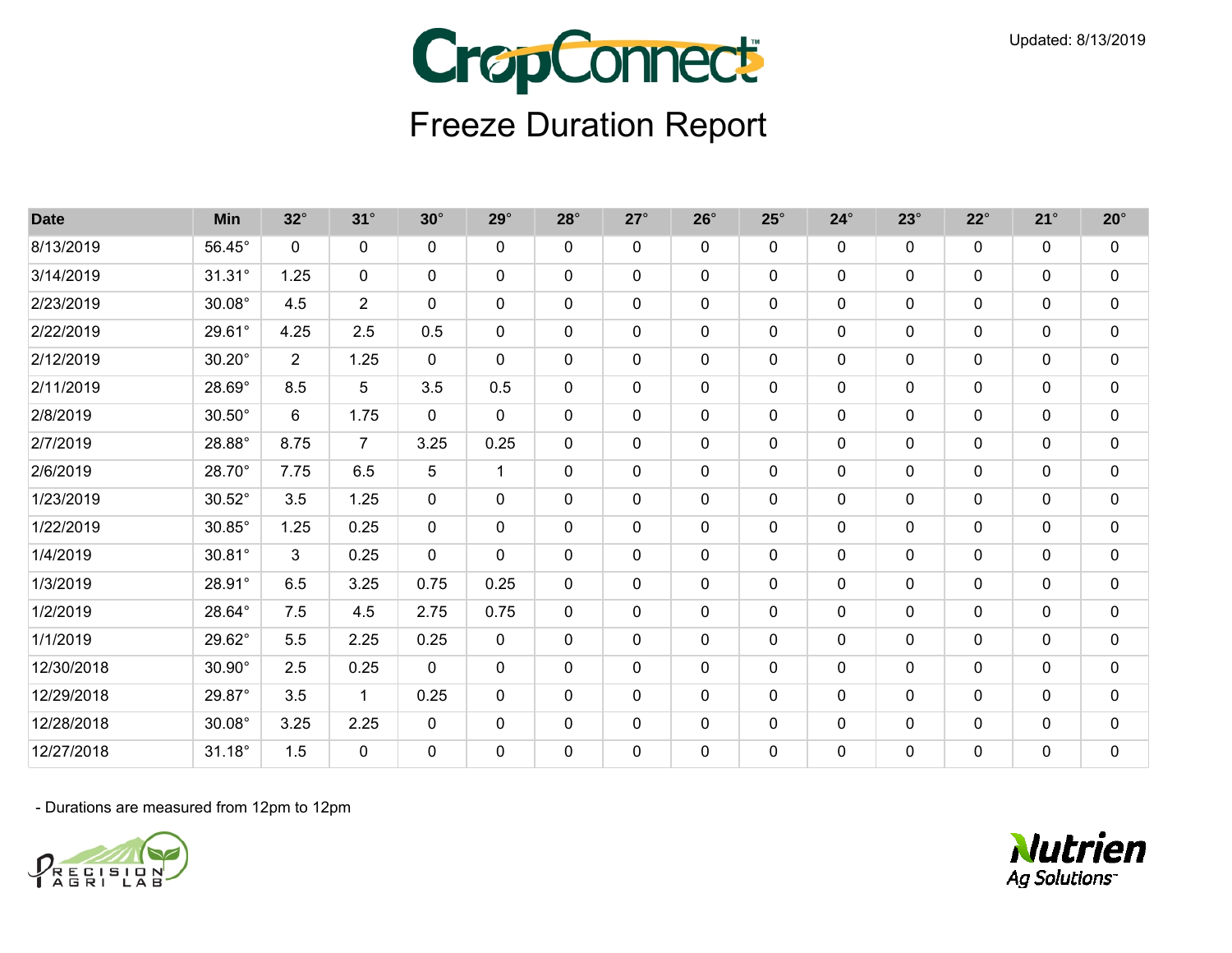

| <b>Date</b> | Min             | $32^\circ$     | $31^\circ$     | $30^\circ$     | $29^\circ$   | $28^\circ$     | $27^\circ$   | $26^\circ$ | $25^\circ$   | $24^\circ$   | $23^\circ$   | $22^{\circ}$ | $21^{\circ}$ | $20^\circ$  |
|-------------|-----------------|----------------|----------------|----------------|--------------|----------------|--------------|------------|--------------|--------------|--------------|--------------|--------------|-------------|
| 12/15/2018  | 31.47°          | 0.75           | $\mathbf 0$    | $\mathbf{0}$   | $\mathbf 0$  | 0              | $\mathbf 0$  | 0          | $\mathbf 0$  | $\mathbf 0$  | $\mathbf 0$  | $\mathbf 0$  | $\mathbf 0$  | $\mathbf 0$ |
| 11/20/2018  | 30.34°          | 1.75           | 0.75           | $\mathbf{0}$   | 0            | 0              | $\mathbf 0$  | 0          | 0            | 0            | $\mathbf{0}$ | 0            | 0            | $\mathbf 0$ |
| 11/19/2018  | $30.85^\circ$   | 3.75           | 0.25           | $\mathbf{0}$   | $\mathbf{0}$ | 0              | $\mathbf 0$  | 0          | 0            | 0            | $\mathbf{0}$ | $\mathbf{0}$ | 0            | $\pmb{0}$   |
| 11/18/2018  | $30.09^\circ$   | 3              | $\overline{2}$ | $\Omega$       | $\mathbf{0}$ | $\mathbf{0}$   | $\mathbf{0}$ | 0          | $\mathbf 0$  | 0            | $\Omega$     | 0            | 0            | $\mathbf 0$ |
| 11/17/2018  | $31.37^\circ$   | 5.25           | $\mathbf 0$    | $\mathbf 0$    | $\mathbf 0$  | 0              | $\mathbf 0$  | 0          | $\mathbf 0$  | $\mathbf 0$  | $\mathbf 0$  | $\mathbf 0$  | 0            | $\pmb{0}$   |
| 11/16/2018  | $30.52^\circ$   | $\overline{2}$ | 0.25           | $\mathbf 0$    | $\mathbf 0$  | $\mathbf 0$    | $\mathbf 0$  | 0          | $\mathbf 0$  | $\mathbf 0$  | $\mathbf 0$  | $\mathbf 0$  | 0            | $\pmb{0}$   |
| 11/15/2018  | 29.89°          | 6              | 3.5            | 0.5            | $\mathbf{0}$ | 0              | $\mathbf 0$  | 0          | $\mathbf 0$  | 0            | $\mathbf{0}$ | $\mathbf{0}$ | 0            | 0           |
| 11/14/2018  | 28.89°          | 3.5            | 2.5            | 1              | 0.25         | 0              | $\mathbf 0$  | 0          | $\mathbf 0$  | 0            | $\mathbf{0}$ | 0            | 0            | $\pmb{0}$   |
| 11/13/2018  | 31.62°          | 0.25           | $\mathbf 0$    | $\Omega$       | $\mathbf 0$  | 0              | $\mathbf 0$  | 0          | $\mathbf 0$  | 0            | $\Omega$     | $\mathbf 0$  | 0            | $\mathbf 0$ |
| 11/12/2018  | 27.97°          | 5.25           | 2.5            | $\overline{2}$ | 1.25         | 0.25           | $\mathbf 0$  | 0          | $\mathbf 0$  | $\mathbf 0$  | $\mathbf 0$  | $\mathbf 0$  | 0            | $\pmb{0}$   |
| 11/11/2018  | $29.01^{\circ}$ | 7.5            | 5.5            | 3              | $\mathbf 0$  | $\mathbf{0}$   | $\mathbf 0$  | 0          | $\mathbf 0$  | $\mathbf{0}$ | $\mathbf 0$  | $\mathbf 0$  | 0            | $\mathbf 0$ |
| 11/9/2018   | 30.96°          | 1.5            | 0.25           | $\Omega$       | $\mathbf{0}$ | $\mathbf{0}$   | $\mathbf 0$  | 0          | $\mathbf{0}$ | 0            | $\mathbf{0}$ | $\mathbf{0}$ | $\mathbf{0}$ | $\mathbf 0$ |
| 3/26/2018   | $31.91^\circ$   | 0.5            | $\mathbf 0$    | $\mathbf{0}$   | $\mathbf 0$  | 0              | $\mathbf 0$  | 0          | $\mathbf 0$  | $\mathbf 0$  | $\mathbf 0$  | $\mathbf 0$  | 0            | $\pmb{0}$   |
| 3/18/2018   | 30.91°          | 2.5            | 0.25           | $\mathbf 0$    | $\mathbf 0$  | $\mathbf{0}$   | $\mathbf 0$  | 0          | $\mathbf 0$  | $\mathbf 0$  | $\mathbf 0$  | $\mathbf 0$  | $\mathbf{0}$ | $\pmb{0}$   |
| 3/5/2018    | 29.45°          | 4.25           | 2.5            | 1.5            | $\mathbf 0$  | $\mathbf{0}$   | $\mathbf 0$  | 0          | $\mathbf 0$  | $\mathbf 0$  | $\mathbf 0$  | $\mathbf 0$  | 0            | $\mathbf 0$ |
| 3/4/2018    | 30.82°          | 1.5            | 0.25           | $\mathbf 0$    | $\mathbf 0$  | $\mathbf{0}$   | $\mathbf 0$  | 0          | $\mathbf 0$  | $\mathbf 0$  | $\mathbf 0$  | $\mathbf{0}$ | 0            | $\mathbf 0$ |
| 2/28/2018   | $31.26^\circ$   | $\overline{1}$ | $\mathbf 0$    | $\mathbf 0$    | 0            | 0              | $\mathbf 0$  | 0          | $\mathbf 0$  | $\mathbf 0$  | $\mathbf 0$  | 0            | 0            | $\mathbf 0$ |
| 2/26/2018   | 27.09°          | 6.75           | 5.75           | 3.25           | 2.75         | $\overline{2}$ | $\mathbf 0$  | 0          | 0            | 0            | $\mathbf{0}$ | $\mathbf 0$  | 0            | $\mathbf 0$ |
| 2/25/2018   | 27.91°          | 5              | 4.25           | 2.25           | $\mathbf{1}$ | 0.25           | $\mathbf 0$  | 0          | $\mathbf 0$  | $\mathbf 0$  | $\mathbf 0$  | 0            | 0            | $\pmb{0}$   |



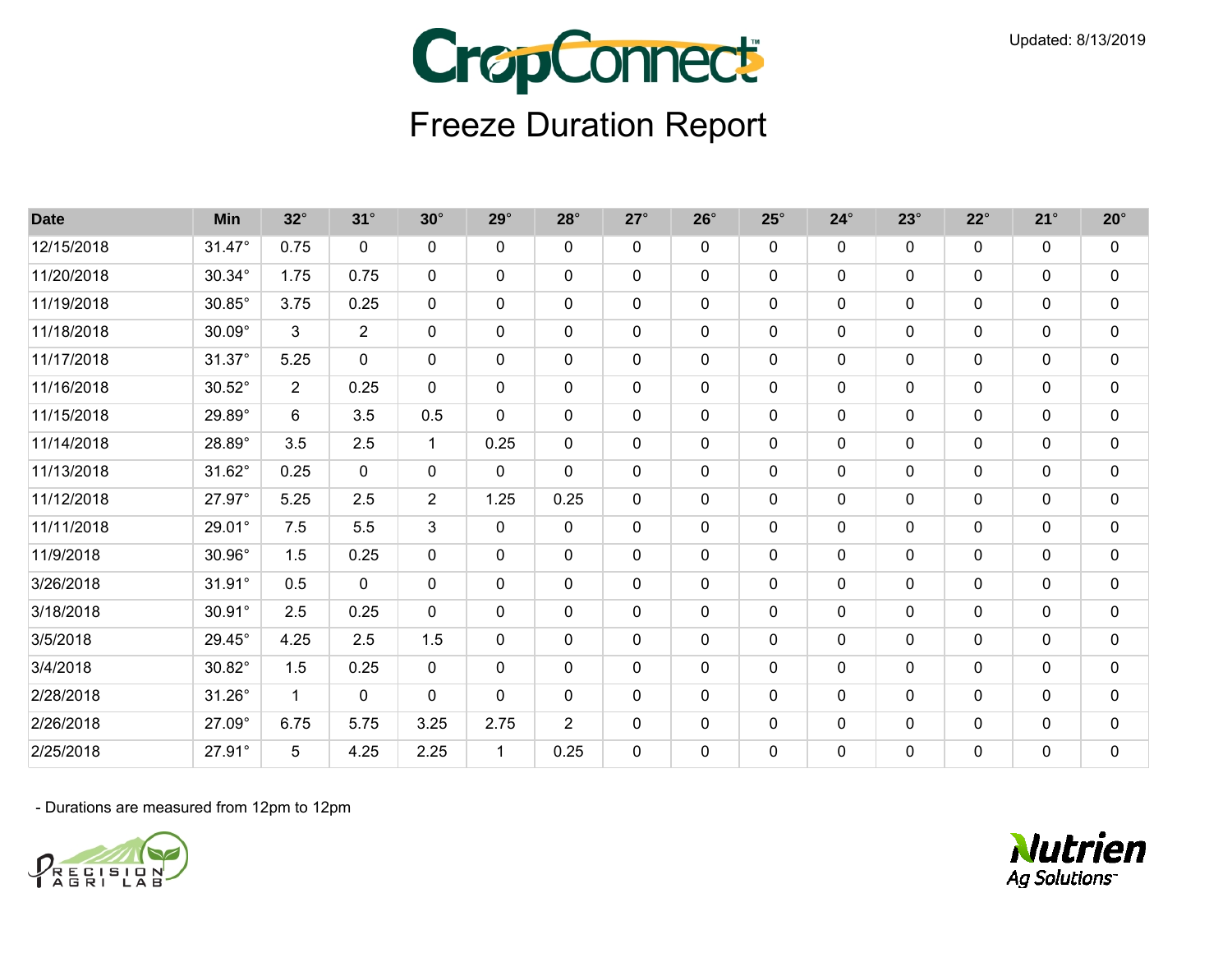

| <b>Date</b> | <b>Min</b>      | $32^\circ$     | $31^\circ$  | $30^\circ$   | $29^\circ$   | $28^\circ$   | $27^\circ$   | $26^\circ$  | $25^{\circ}$ | $24^\circ$   | $23^\circ$   | $22^{\circ}$ | $21^{\circ}$ | $20^\circ$  |
|-------------|-----------------|----------------|-------------|--------------|--------------|--------------|--------------|-------------|--------------|--------------|--------------|--------------|--------------|-------------|
| 2/24/2018   | 26.12°          | 10             | 9.25        | 9            | 7.75         | 6.25         | 3.25         | $\Omega$    | $\mathbf{0}$ | 0            | $\Omega$     | $\mathbf{0}$ | 0            | 0           |
| 2/23/2018   | $27.22^\circ$   | 5              | 4.5         | 3.5          | 2.75         | 1            | $\mathbf 0$  | 0           | $\mathbf 0$  | 0            | $\mathbf 0$  | $\mathbf{0}$ | 0            | $\mathbf 0$ |
| 2/22/2018   | 26.83°          | 6.25           | 5.5         | 4.25         | 2.75         | 1.75         | 0.5          | $\Omega$    | $\mathbf 0$  | 0            | $\mathbf 0$  | $\mathbf{0}$ | 0            | $\pmb{0}$   |
| 2/21/2018   | 26.09°          | 8.25           | 8           | 7.25         | 6.5          | 4.25         | 1.5          | 0           | $\mathbf 0$  | 0            | $\mathbf 0$  | $\mathbf 0$  | 0            | $\mathbf 0$ |
| 2/20/2018   | 23.74°          | 9.75           | 9.25        | 8.75         | 8            | 6            | 5.25         | 3.25        | 2.5          | 0.25         | $\Omega$     | $\mathbf{0}$ | 0            | $\pmb{0}$   |
| 2/19/2018   | 27.97°          | 1.75           | 1.5         | $\mathbf{1}$ | 0.5          | 0.25         | $\mathbf 0$  | $\mathbf 0$ | $\mathbf 0$  | $\mathbf 0$  | $\mathbf 0$  | $\mathbf 0$  | 0            | $\mathbf 0$ |
| 2/17/2018   | 29.95°          | 4.5            | 1.25        | 0.25         | $\mathbf 0$  | $\mathbf{0}$ | 0            | 0           | $\mathbf 0$  | 0            | $\mathbf 0$  | $\mathbf{0}$ | 0            | $\pmb{0}$   |
| 2/16/2018   | 28.57°          | 6.5            | 5.75        | 3.75         | 1.25         | $\mathbf{0}$ | $\mathbf 0$  | 0           | $\mathbf 0$  | $\mathbf 0$  | $\mathbf 0$  | $\mathbf{0}$ | 0            | $\mathbf 0$ |
| 2/13/2018   | 29.98°          | 3              | 1.25        | 0.25         | $\mathbf{0}$ | 0            | $\mathbf{0}$ | 0           | $\mathbf{0}$ | 0            | $\Omega$     | 0            | 0            | 0           |
| 1/28/2018   | $31.10^{\circ}$ | 2.75           | 0           | $\mathbf 0$  | $\mathbf 0$  | 0            | $\mathbf 0$  | $\Omega$    | 0            | 0            | $\mathbf 0$  | 0            | 0            | $\pmb{0}$   |
| 1/27/2018   | 29.52°          | 5.25           | 3.75        | 2.25         | $\mathbf 0$  | 0            | $\mathbf 0$  | 0           | $\mathbf 0$  | 0            | $\mathbf 0$  | $\mathbf{0}$ | 0            | $\mathbf 0$ |
| 1/26/2018   | 29.61°          | 4              | 3.25        | 1.25         | $\mathbf{0}$ | $\mathbf{0}$ | $\mathbf{0}$ | $\Omega$    | $\mathbf{0}$ | $\mathbf{0}$ | $\Omega$     | $\mathbf{0}$ | 0            | $\pmb{0}$   |
| 1/21/2018   | 28.44°          | $\overline{7}$ | 3.75        | 3            | $\mathbf{1}$ | $\Omega$     | $\mathbf 0$  | 0           | $\mathbf 0$  | $\mathbf 0$  | $\mathbf 0$  | $\mathbf 0$  | 0            | $\mathbf 0$ |
| 1/20/2018   | $31.63^\circ$   | 0.75           | $\mathbf 0$ | $\mathbf{0}$ | $\mathbf 0$  | $\Omega$     | $\mathbf 0$  | 0           | $\mathbf 0$  | $\mathbf 0$  | $\mathbf 0$  | $\mathbf 0$  | 0            | $\pmb{0}$   |
| 1/1/2018    | $31.60^\circ$   | 0.5            | $\mathbf 0$ | $\mathbf 0$  | $\mathbf 0$  | 0            | $\mathbf 0$  | 0           | $\mathbf 0$  | $\mathbf 0$  | $\mathbf 0$  | $\mathbf 0$  | 0            | $\mathbf 0$ |
| 12/30/2017  | $31.18^\circ$   | 1.75           | 0           | $\mathbf{0}$ | $\mathbf{0}$ | 0            | $\mathbf{0}$ | 0           | $\mathbf 0$  | 0            | $\Omega$     | 0            | 0            | $\mathbf 0$ |
| 12/29/2017  | $30.08^\circ$   | 2.25           | 0.75        | $\mathbf 0$  | $\mathbf 0$  | $\Omega$     | $\mathbf 0$  | $\Omega$    | $\mathbf 0$  | $\mathbf 0$  | $\Omega$     | $\mathbf 0$  | 0            | $\mathbf 0$ |
| 12/28/2017  | $31.09^\circ$   | 2.25           | 0           | 0            | $\mathbf 0$  | 0            | $\mathbf 0$  | 0           | $\mathbf 0$  | 0            | $\mathbf 0$  | $\mathbf 0$  | 0            | $\mathbf 0$ |
| 12/27/2017  | 31.37°          | 0.5            | 0           | $\mathbf{0}$ | $\mathbf{0}$ | 0            | $\mathbf{0}$ | 0           | $\mathbf{0}$ | 0            | $\mathbf{0}$ | 0            | 0            | $\mathbf 0$ |



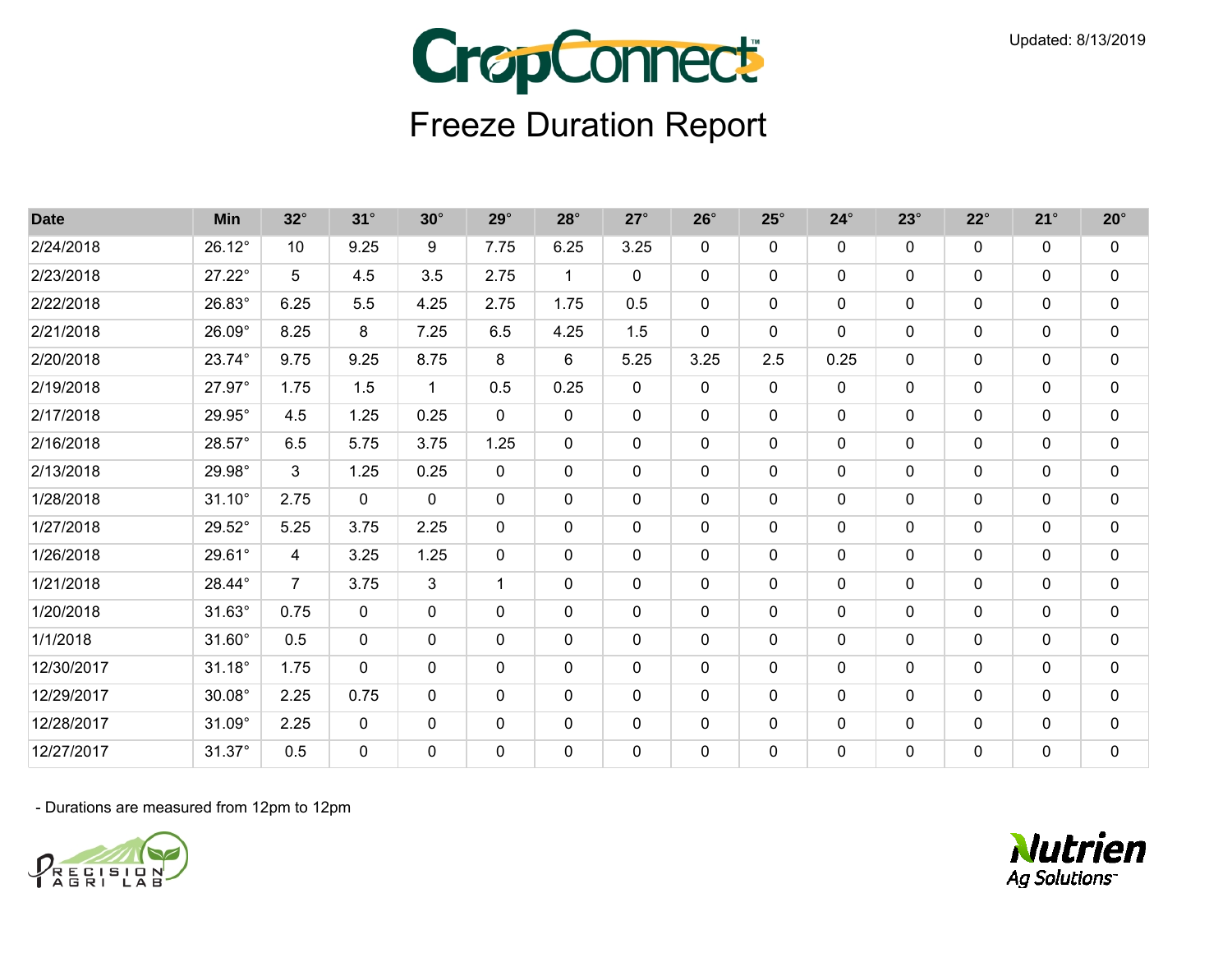

| <b>Date</b> | <b>Min</b>    | $32^\circ$ | $31^\circ$     | $30^\circ$   | $29^\circ$   | $28^\circ$   | $27^\circ$   | $26^\circ$ | $25^\circ$   | $24^\circ$  | $23^\circ$   | $22^{\circ}$ | $21^{\circ}$ | $20^\circ$  |
|-------------|---------------|------------|----------------|--------------|--------------|--------------|--------------|------------|--------------|-------------|--------------|--------------|--------------|-------------|
| 12/23/2017  | 29.01°        | 2.25       | $\overline{2}$ | 1            | $\mathbf{0}$ | 0            | $\mathbf{0}$ | 0          | $\mathbf 0$  | 0           | $\mathbf{0}$ | $\mathbf 0$  | 0            | 0           |
| 12/22/2017  | 28.42°        | 9          | 6.75           | 4            | 0.75         | 0            | $\mathbf 0$  | 0          | $\mathbf 0$  | $\mathbf 0$ | $\mathbf 0$  | $\mathbf 0$  | 0            | $\mathbf 0$ |
| 12/21/2017  | 28.57°        | 7.75       | 5.25           | 3            | 0.5          | 0            | $\mathbf 0$  | 0          | 0            | $\mathbf 0$ | $\mathbf{0}$ | 0            | 0            | $\pmb{0}$   |
| 12/19/2017  | 30.94°        | 3          | 0.25           | $\mathbf 0$  | $\mathbf{0}$ | 0            | $\mathbf 0$  | 0          | $\mathbf 0$  | $\mathbf 0$ | $\mathbf 0$  | $\mathbf 0$  | 0            | $\mathbf 0$ |
| 12/18/2017  | $30.55^\circ$ | 3.25       | 1.25           | $\mathbf 0$  | $\mathbf 0$  | $\mathbf 0$  | $\mathbf 0$  | 0          | $\mathbf 0$  | $\mathbf 0$ | $\mathbf 0$  | $\mathbf 0$  | $\mathbf 0$  | $\mathbf 0$ |
| 12/17/2017  | $31.09^\circ$ | 1.25       | $\mathbf 0$    | $\mathbf 0$  | 0            | 0            | $\mathbf 0$  | 0          | $\mathbf 0$  | $\mathbf 0$ | $\mathbf 0$  | $\mathbf 0$  | 0            | $\pmb{0}$   |
| 12/15/2017  | 30.34°        | 3.25       | 1.25           | $\mathbf 0$  | $\mathbf{0}$ | 0            | $\mathbf 0$  | $\Omega$   | $\mathbf 0$  | $\mathbf 0$ | $\mathbf 0$  | $\mathbf{0}$ | $\mathbf{0}$ | $\pmb{0}$   |
| 12/14/2017  | $31.03^\circ$ | 0.75       | 0              | $\mathbf 0$  | $\mathbf{0}$ | 0            | $\mathbf{0}$ | 0          | $\mathbf 0$  | $\mathbf 0$ | $\mathbf 0$  | $\mathbf 0$  | 0            | $\mathbf 0$ |
| 12/13/2017  | 31.06°        | 1.25       | 0              | $\mathbf{0}$ | $\mathbf{0}$ | 0            | $\mathbf 0$  | 0          | $\mathbf 0$  | 0           | $\Omega$     | $\mathbf 0$  | 0            | 0           |
| 12/12/2017  | $30.60^\circ$ | 3          | 0.75           | $\mathbf 0$  | $\mathbf{0}$ | 0            | 0            | 0          | 0            | 0           | $\mathbf{0}$ | 0            | 0            | $\pmb{0}$   |
| 12/11/2017  | 28.98°        | 5.25       | 1.75           | 0.75         | 0.25         | $\mathbf{0}$ | $\mathbf{0}$ | 0          | $\mathbf{0}$ | 0           | $\mathbf{0}$ | $\mathbf 0$  | 0            | $\mathbf 0$ |
| 12/10/2017  | 29.93°        | 4          | 1.5            | 0.5          | $\mathbf{0}$ | 0            | $\mathbf 0$  | 0          | $\mathbf 0$  | 0           | $\mathbf{0}$ | 0            | 0            | 0           |
| 12/9/2017   | 29.52°        | 6          | 3.25           | 0.5          | $\mathbf{0}$ | 0            | $\mathbf 0$  | 0          | $\mathbf 0$  | 0           | $\mathbf 0$  | $\mathbf 0$  | 0            | $\pmb{0}$   |
| 12/8/2017   | $30.28^\circ$ | 2.5        | $\mathbf{1}$   | $\mathbf 0$  | $\mathbf{0}$ | 0            | $\mathbf 0$  | 0          | $\mathbf 0$  | $\mathbf 0$ | $\mathbf 0$  | $\mathbf 0$  | 0            | $\pmb{0}$   |
| 12/7/2017   | $28.50^\circ$ | 5.5        | 3.75           | 0.75         | 0.25         | 0            | $\mathbf 0$  | 0          | $\mathbf 0$  | $\mathbf 0$ | $\mathbf 0$  | $\mathbf 0$  | 0            | $\mathbf 0$ |
| 12/6/2017   | $30.33^\circ$ | 3          | 1              | $\mathbf{0}$ | $\mathbf{0}$ | 0            | $\mathbf{0}$ | 0          | $\mathbf 0$  | 0           | $\Omega$     | $\mathbf 0$  | 0            | $\mathbf 0$ |
| 12/5/2017   | $30.24^\circ$ | 4          | 1              | $\Omega$     | $\mathbf 0$  | 0            | $\mathbf 0$  | $\Omega$   | $\mathbf 0$  | $\mathbf 0$ | $\Omega$     | 0            | 0            | $\mathbf 0$ |
| 12/4/2017   | $30.25^\circ$ | 1.5        | $\mathbf{1}$   | $\mathbf 0$  | $\mathbf 0$  | 0            | $\mathbf 0$  | 0          | $\mathbf 0$  | $\mathbf 0$ | $\mathbf 0$  | $\mathbf 0$  | 0            | $\mathbf 0$ |
| 11/30/2017  | $31.28^\circ$ | 1.25       | 0              | 0            | 0            | 0            | $\mathbf 0$  | 0          | 0            | 0           | $\mathbf{0}$ | 0            | 0            | $\pmb{0}$   |